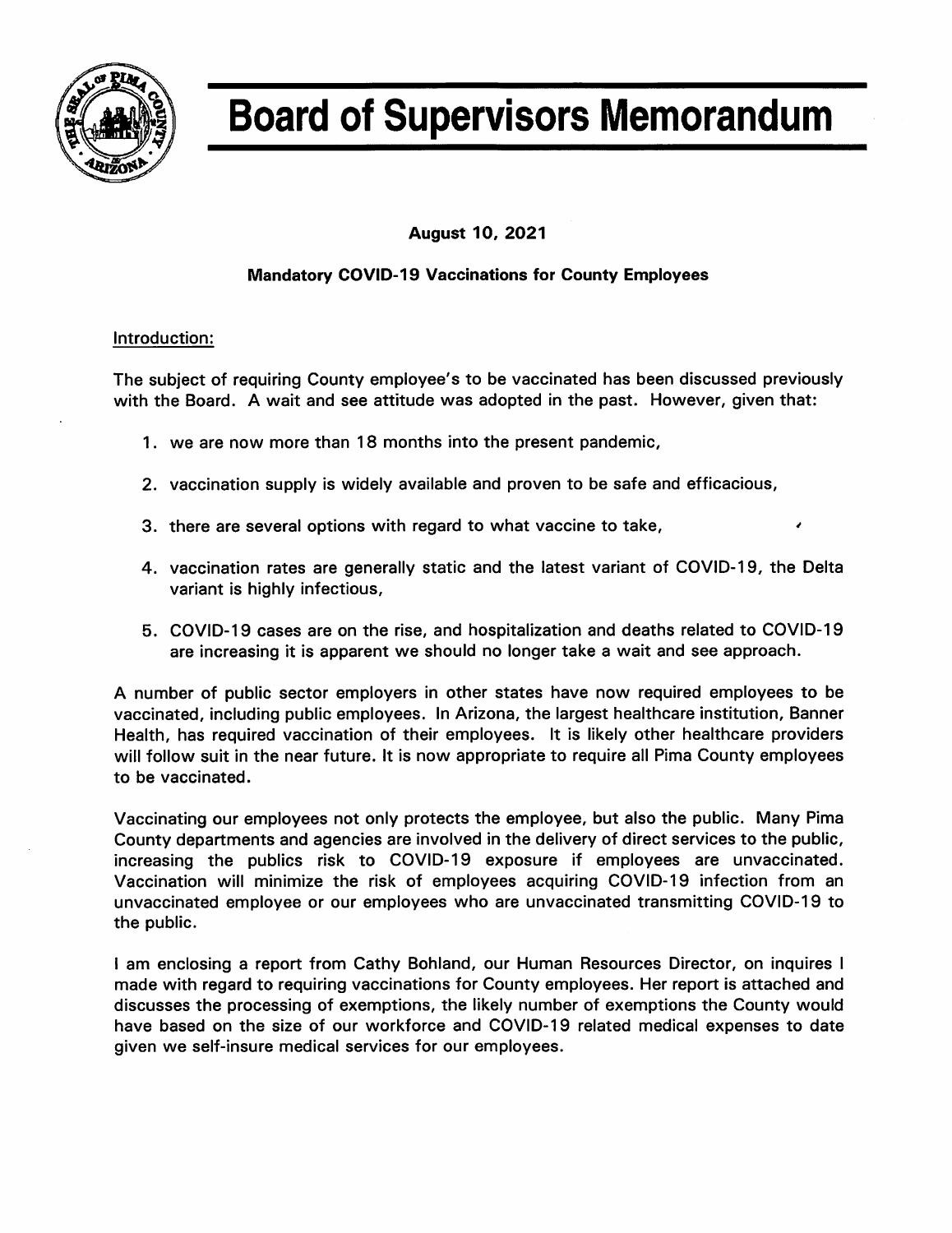The Honorable Chair and Members, Pima County Board of Supervisors Re: Mandatory COVID-19 Vaccinations for County Employees **August 10, 2021** Page 2

#### Recommendation:

Based on a previous discussion in the memorandum dated July 29, 2021 from the Human Resources Director this is part of the recommendation I would ask the Board to require COVID-19 vaccinations for our employees as a condition to continued employment with Pima County. There are a number of effective dates that could be selected. Banner Health has selected November 1, other entities or agencies have adopted a date before that time frame. It is up to the Board to select an effective date though, given the recent acceleration of COVID-19 transmission within Pima County I would suggest that employees have at least their first immunization no later than October 1, 2021.

Sincerely,

C. Bukelban

C.H. Huckelberry **County Administrator** 

CHH/sp - July 30, 2021

#### Attachment

Jan Lesher, Chief Deputy County Administrator  $\mathbf{c}$ : Francisco García, MD, MPH, Deputy County Administrator & Chief Medical Officer, **Health and Community Services** Terry Cullen, MD, MS, Public Health Director, Health Department Cathy Bohland, Director, Human Resources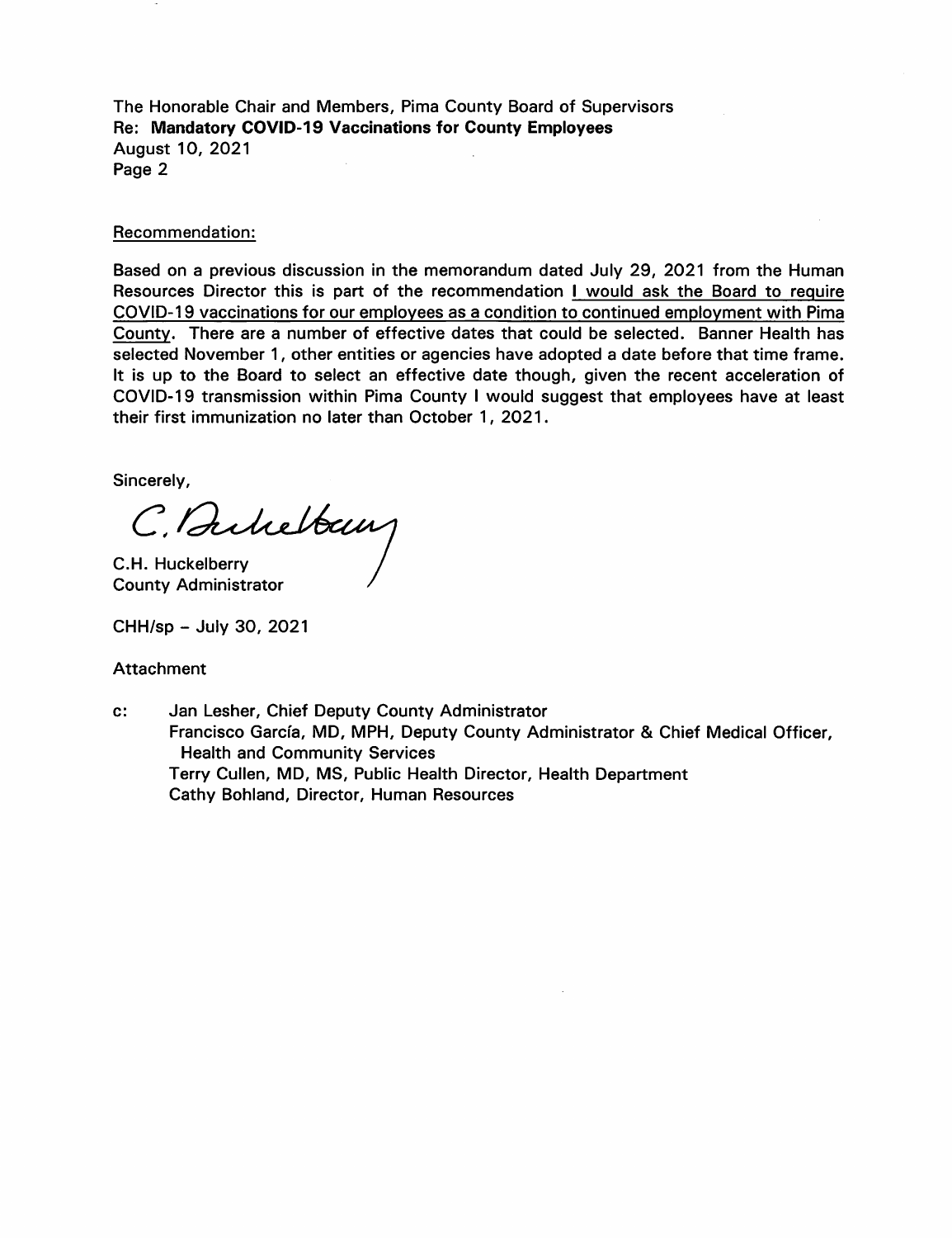

To: C.H. Huckelberry County Administrator

Date: July 29, 2021 From: Cathy Bohland Director Human Resources

Via: Jan Lesher, Chief Deputy County Administrator

# Re: **Response to Mandatory COVID-19 Vaccination for Employees with Medical and Religious Exemptions Memorandum Dated July 22, 2021**

Many employers are determining whether to mandate vaccinations in the workplace. This measure was first implemented in April 2021, in the health care field as evidenced by Houston Methodist, an academic medical center in Texas and now locally by Banner Health. This decision is now being implemented by public employers as evidenced by New York City which will require all city workers to either get vaccinated or test weekly for the virus, and California, which has a similar policy for state employees and health care workers. Below is additional information to consider when making this critical decision.

# **Processing Exemptions**

The U.S. Equal Employment Opportunity Commission (EEOC) has issued guidance indicating employers can require employees to get vaccinated and block them from entering the workplace if they refuse. Along with this mandate comes the employee's ability to request an exemption due to either a medical disability or a sincerely held religious belief. The employee would be required to complete paperwork identifying the reason for the exemption request and, in some cases, provide supporting documentation for review by Human Resources. The requesting employee, employee's Department and Human Resources would then need to engage in the interactive process (which requires an individualized assessment) to identify possible reasonable accommodations that exist which could include providing a separate office or workspace, additional personal protective equipment, telecommuting, or regular COVID-19 testing, *if it does not pose an undue hardship on the County.*  Generally, insurers are required to cover the cost of testing without cost sharing – deductibles, copayments, co-insurance - when testing is ordered by a medical provider for diagnostic purposes; however, return to work program screenings do not have to be paid by a health plan. Therefore, where a reasonable accommodation of regular COVID-19 testing is the identified reasonable accommodation selected, the County would likely be required to pay this ongoing expense. The average cost for a COVID-19 PCR test is estimated to be approximately \$85.00 to \$95.00 each.

# **Number of Exemptions**

Currently, we have approximately 6,800 employees. Of those, we know for certain that 2,046 employees have been vaccinated as they have requested an "I'm Vaccinated" badge and been verified in the vaccination database maintained by the State or via direct review of their vaccination card by the Human Resources Nurse Liaison. Obtaining the "I'm Vaccinated" badge is voluntary; therefore, we could have a higher number of employees that are vaccinated. Assuming we have the remainder of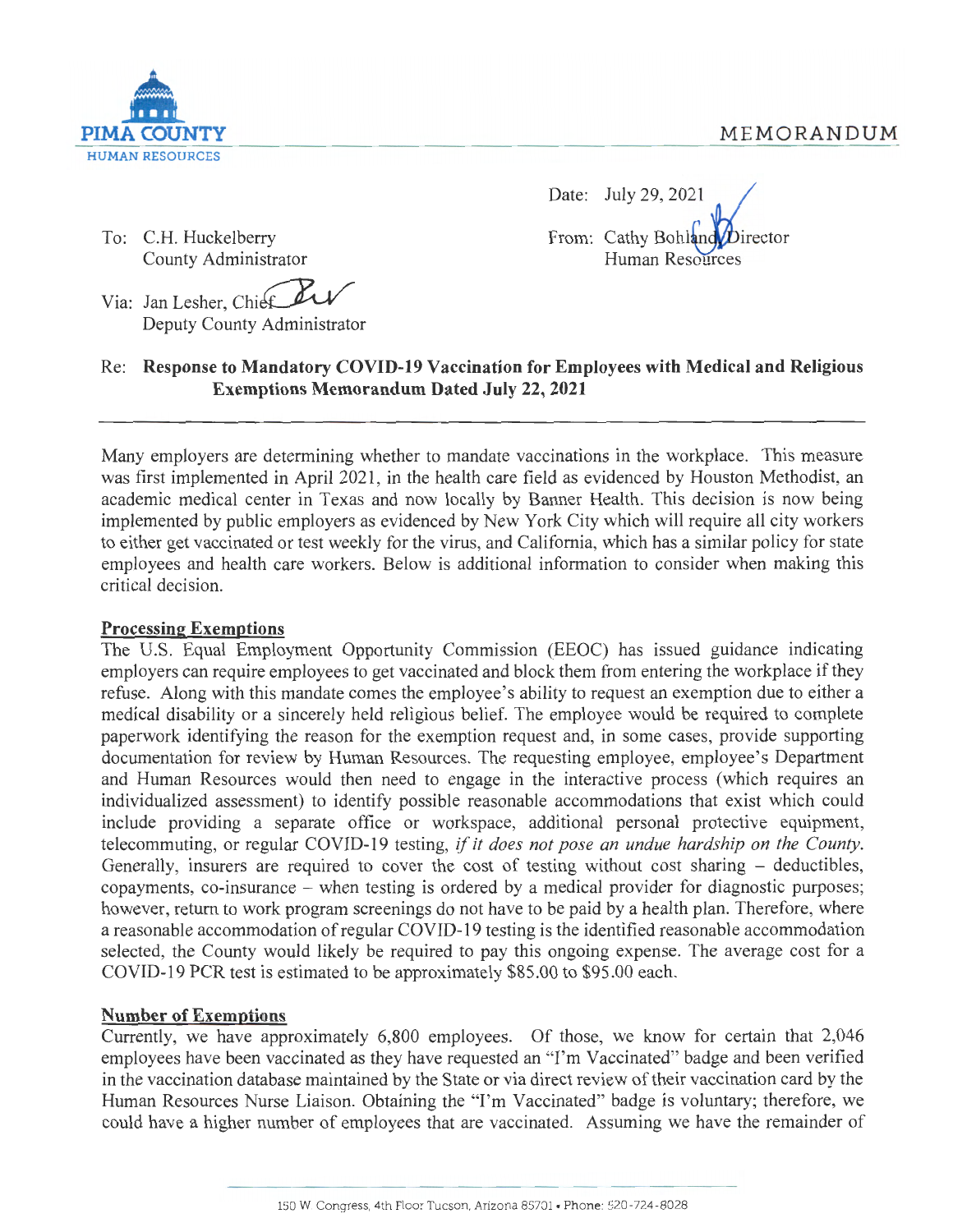#### C.H. Huckelberry, County Administrator

Re: Response to Mandatory COVID-19 Vaccination for Employees with Medical and Religious Exemptions Dated July 22, 2021

July 29, 2021 Page 2 of 4

> 4,800 employees who require vaccination, it is difficult to ascertain the number of exemption requests that we will receive; however, their requests may not only include medical and religious exemptions, but personal and ethical exemptions as well. Meaning, while the personal and ethical exemptions will not qualify for an accommodation, each exemption request must be reviewed on its own to determine its nature and would require the review of any necessary follow-up information to ensure an accurate understanding of the nature of the request.

> In determining the number of exemptions Human Resources can expect to receive, we can expect an equal or greater number of objections to the vaccine than we received from wearing a mask or face covering as a mask is significantly less intrusive. A review of data tracked by Houston Methodist, which mandated vaccines for 33,500 employees/credentialed private-practice staff, they received 393 exemptions and 332 deferral requests, for a total of 2% combined.<sup>1</sup> Following this trend and applying 2% to our 6,800 employee population, we could easily expect at the minimum, at least 136 requests for exemptions. However, reviewing data concerning vaccine hesitancy provided by the Centers for Disease Control and Prevention, the estimated hesitancy<sup>2</sup> for obtaining vaccines in Pima County is 13.71% with an estimated 10.32% identified as "strongly hesitant."<sup>3</sup> Using the "strongly hesitant" estimate of 10.32% of our 6,800 employees, identifies the maximum number of employees who may be opposed to vaccination as 702. Therefore, a projected number of requested exemptions can range anywhere from 136 to 702.

> Because it is an individualized assessment with paper documentation required for both requests and denials/approvals, interactions with employees and their Departments, and regular reviews in the event the employee's circumstances or the Department's business needs change, this will be a timeconsuming process. Currently, Human Resources has one Human Resources Nurse Liaison dedicated to COVID-19 efforts and we are recruiting for our ADA Coordinator position which is currently vacant.

# **COVID-19 Related Expenses to Date4**

As of June 30, 2021, the County has 5,900 benefits eligible employees of which 5,130 employees and COBRA individuals are on the Aetna Plan. We have an additional 5,685 dependents on the plan for a total of 10,815 members. Between March 2020 and February 2021 , insurers were required to cover the full costs of COVID-19 expenses and not permitted to apply cost sharing to its members, i.e.

<sup>&</sup>lt;sup>1</sup> How to Develop a COVID-19 Employee Vaccination Policy, July 27, 2021, by Susan M. Miller, Robert A. Phillips, Roberta L. Schwartz, H. Dirk Sostman, Carole Hackett, and Marc L. Boom.

<sup>&</sup>lt;sup>2</sup> Hesitant: includes survey responses indicating that they would "probably not" or "definitely not" receive a COVID-19 vaccine when available.

<sup>&</sup>lt;sup>3</sup> Strongly hesitant: includes only survey responses indicating that they would "definitely not" receive a COVID-19 vaccine when available.

<sup>4</sup>This section relates only to the costs incurred and paid to Aetna and does not reflect any monies incurred or paid to CVS Pharmacy. Current vaccine administration costs billed by CVS Pharmacy to date are \$58,087; however, other costs for additional prescriptions or COVID-19 related costs have not yet been identified.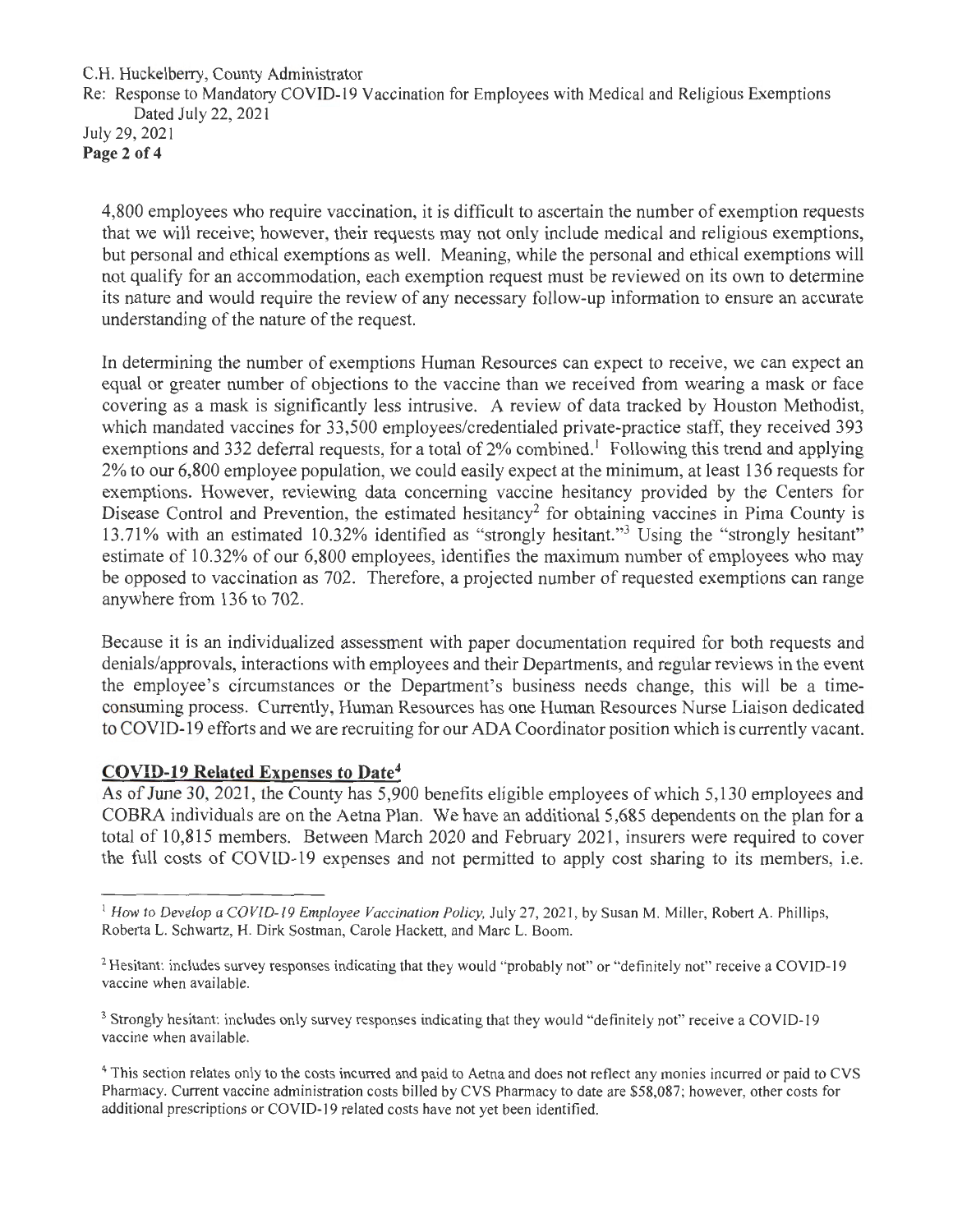C.H. Huckelberry, County Administrator

Re: Response to Mandatory COVID-19 Vaccination for Employees with Medical and Religious Exemptions Dated July 22, 2021

July 29, 2021 **Page 3 of 4** 

> deductibles, coinsurance, copayments, etc. Therefore, during this time period, the Health Care Benefits Trust (HBT) bore all COVID-19 expenses that were identified and coded by the medical provider/facility as COVID-19.<sup>5</sup>

> From January 2020 through June 2021 , the HBT spent \$3 .2 million for COVID-19 related claims that were coded as COVID-19. This was 6.9% of our total medical paid claims of \$46.5 million, and covered 5,308 unique claimants. Of this, 2,965 were employees and 2,343 were dependents. Testing was 20% of the total COVID-19 spend (\$625,851) for 3,989 members, of which 5,476 were viral tests and 1,138 were antibody tests. The total paid for vaccine administration for 1,860 members, during this time period, was \$93,865 with 1,535 members, or 15.40%, fully vaccinated.

> A review of the past six months finds that our COVID-19 costs are increasing, with the HBT spending \$1.4 million for claims *incurred and paid* from January 2021, through June 2021. This amount reflects 9 .5% of our total medical spend. During this time period, the *actual* cost paid for COVID-19 activity is estimated to be higher due to:

- A 30 to 45-day lag from time of treatment to payment of the claim; and,
- Cost sharing in effect March  $2021$  payment of deductibles, coinsurance, and copayments by members – an additional cost not reflected in the \$1.4 million paid by the HBT.

It is important to also note that while individuals who are unvaccinated, partially vaccinated and elderly are most at risk for the new Delta variant, there is also a risk for medically compromised individuals. Currently 28.2% (3,003) of the Aetna members are identified as "at risk for severe illness" of which 36% are employees, 40% are spouses, and 10% are dependents.

Below is a weekly adjudication of Non-COVID-19 and COVID-19 claims paid from September 6, 2020, through July 25, 2021. Because the report is weekly, it does incorporate a lag; therefore, some claims likely were incurred a month or so prior to the payment.



<sup>&</sup>lt;sup>5</sup>The codes used represent the current best efforts to identify likely COVID-19 activity; however, there may be some expenses that were paid and not included as a COVID-19 activity if they were coded as something different.